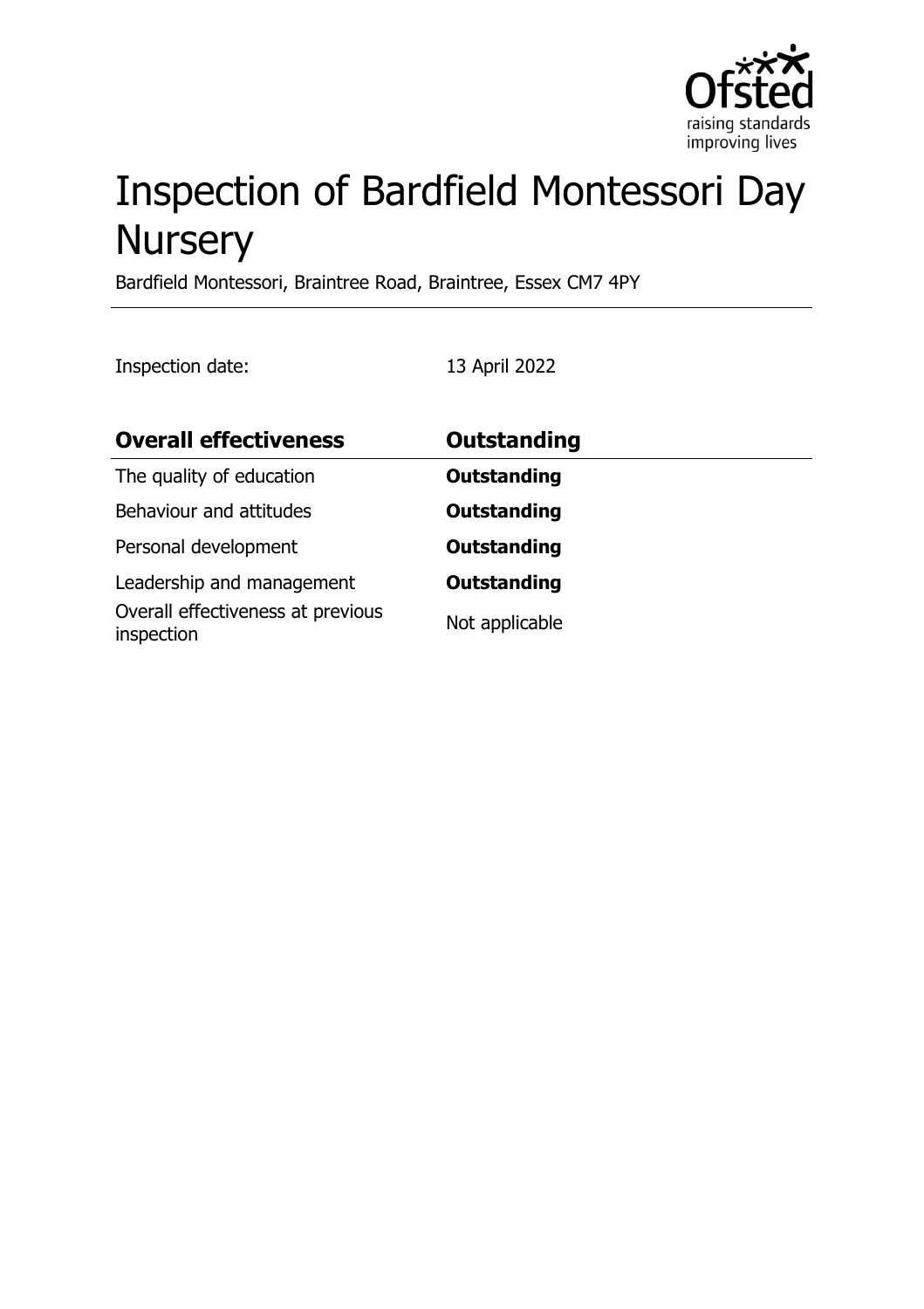

# **What is it like to attend this early years setting?**

### **The provision is outstanding**

Children show exceedingly high levels of confidence and independence. They are excellent communicators, who regularly use complex words in their discussions with staff and each other. Children ask lots of questions, which shows their high levels of curiosity and their eagerness to learn. They respect and handle real-life resources with the utmost care. Children constantly use their excellent imaginative skills. This is helped by the easy access to a wide range of rich and inviting resources. Children create 'tea parties' using real, child sized crockery cups and saucers. They make their drinks using water from the dispenser and sit down before declaring 'ahhh, a lovely cup of tea'.

Babies are consistently working above expected levels of development. For example, one-year-olds use small beakers without lids to drink from. They carefully pour milk into their beakers from glass jugs that are just the right size for small hands. Older children independently recognise when staff have not filled water jugs up before lunch. They pick up the jugs and fill them with water before placing them back in the middle of the lunch tables. Children's welfare and physical health are exceptionally well supported. Babies wear all-in-one suits to protect their clothes while they crawl, climb and generally enjoy getting messy in the extensive outdoor area. Older children immerse themselves in more physically demanding play as they challenge themselves to balance and climb between different sized tree trunk stumps.

## **What does the early years setting do well and what does it need to do better?**

- $\blacksquare$  Children have fantastic opportunities to learn about the world around them. They eagerly show visitors their ducklings, which they incubated and watched hatch in the nursery. Children are exceedingly gentle while handling the ducklings, holding them securely in their hands. They show their excellent awareness of what the ducklings need to thrive and grow. For example, children recognise when the water bowl needs refreshing and independently change the water without being asked. Staff build on these experiences skilfully. They encourage children to explore and feel the now clean duck eggshells to develop their understanding of life cycles.
- Staff are very intuitive and quickly build on children's emerging play. For example, they provide a small tub of water to satisfy younger children's curiosity and interest in playing with small colourful ducks. Staff display exceptional confidence in their teaching skills. They know when to stand back and let children try to work problems out for themselves, but equally when it is the right time to carefully help them finish. Children persevere and continually keep trying when they find activities, such as puzzles, challenging. They take the pieces out and repeat until the picture is complete. Proud smiles and exclamations of 'it's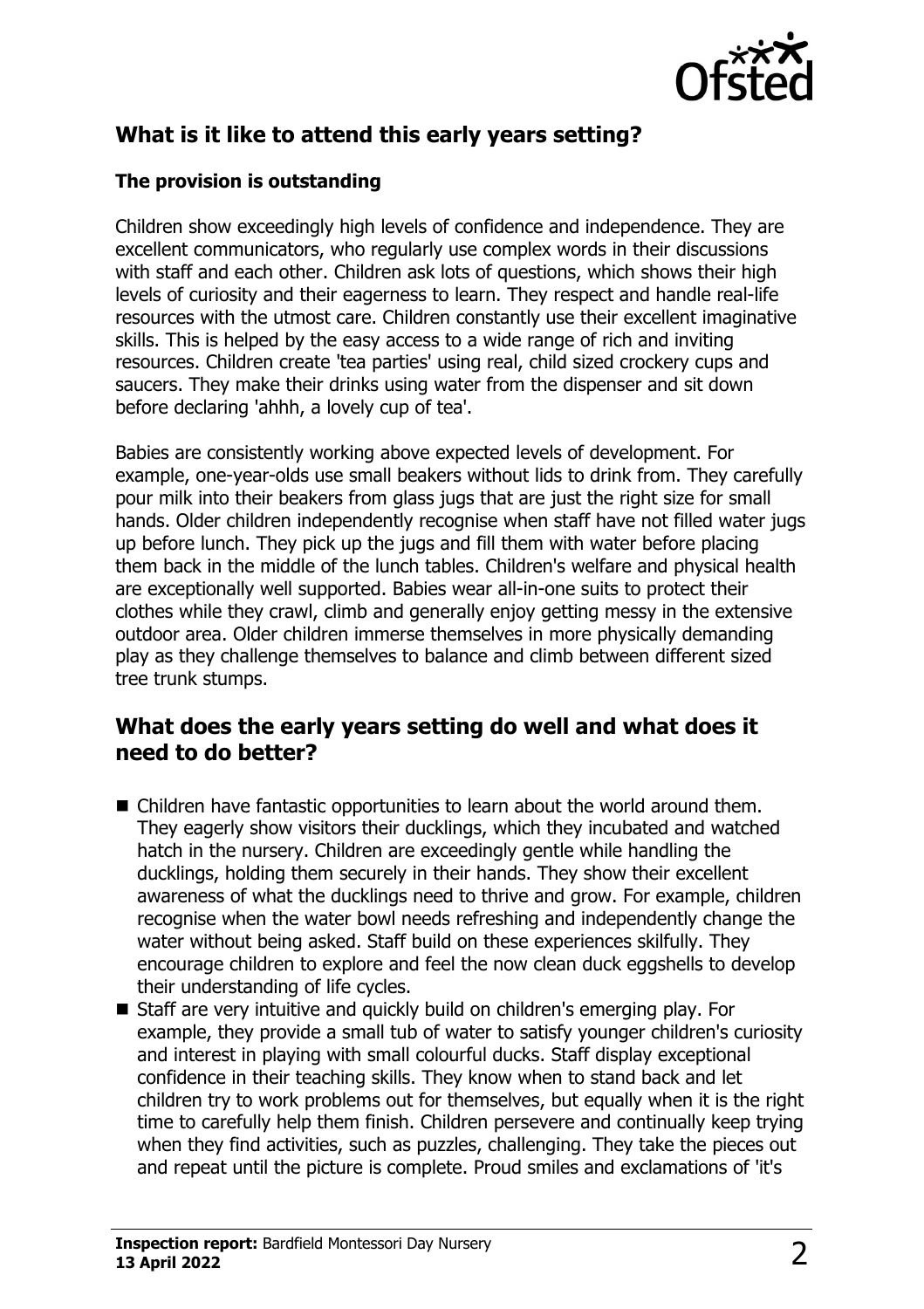

done' alert staff to their achievements, which they celebrate with children.

- $\blacksquare$  The quality of education is outstanding. The management team is exceptionally strong and focused. They seamlessly support staff to combine the ethos of Montessori with an ambitious curriculum to help all children make exceptional levels of progress. The manager follows safer recruitment practices to help ensure that all staff are suitable for the role. Staff have frequent opportunities to meet with the manager to discuss their practice and identify any training needs.
- Staff morale is exceedingly good. They communicate effectively with each other and continually role model exceptional manners and social interactions. Children enjoy sitting with staff to eat together at mealtimes, calling to the manager to sit with them at their table. Staff's welfare and well-being are a high priority. The manager plans little surprises for the staff and ensures the biscuit tin is always full.
- $\blacksquare$  Children with special educational needs and/or disabilities receive excellent levels of support. Staff meet with professionals, such as special educational needs coordinators and the local authority, who work alongside parents to support children.
- $\blacksquare$  The nursery opened at the start of the COVID-19 national pandemic. The manager has already developed close relationships with the local school teachers. She is excited about the opportunities that lie ahead to help children move smoothly from nursery to school.
- $\blacksquare$  Children have lots of opportunities to make choices. For example, they choose which fruit and vegetables to have for snack. Children learn to prepare healthy snacks, such as pomegranate and colourful peppers. Daily nutritious, homecooked meals further help to support children's health and well-being.

# **Safeguarding**

The arrangements for safeguarding are effective.

All staff have an excellent knowledge of child protection. They understand the signs and symptoms that could indicate that children are at risk of harm or abuse and what they must do in the event of any concerns. Staff remain vigilant and keep their training up to date. This helps to ensure that they are well informed of wider safeguarding matters, such as the risks posed to children from grooming and extremism. They know where to find documentation to record any concerns and which statutory authority to call to share information to help protect children.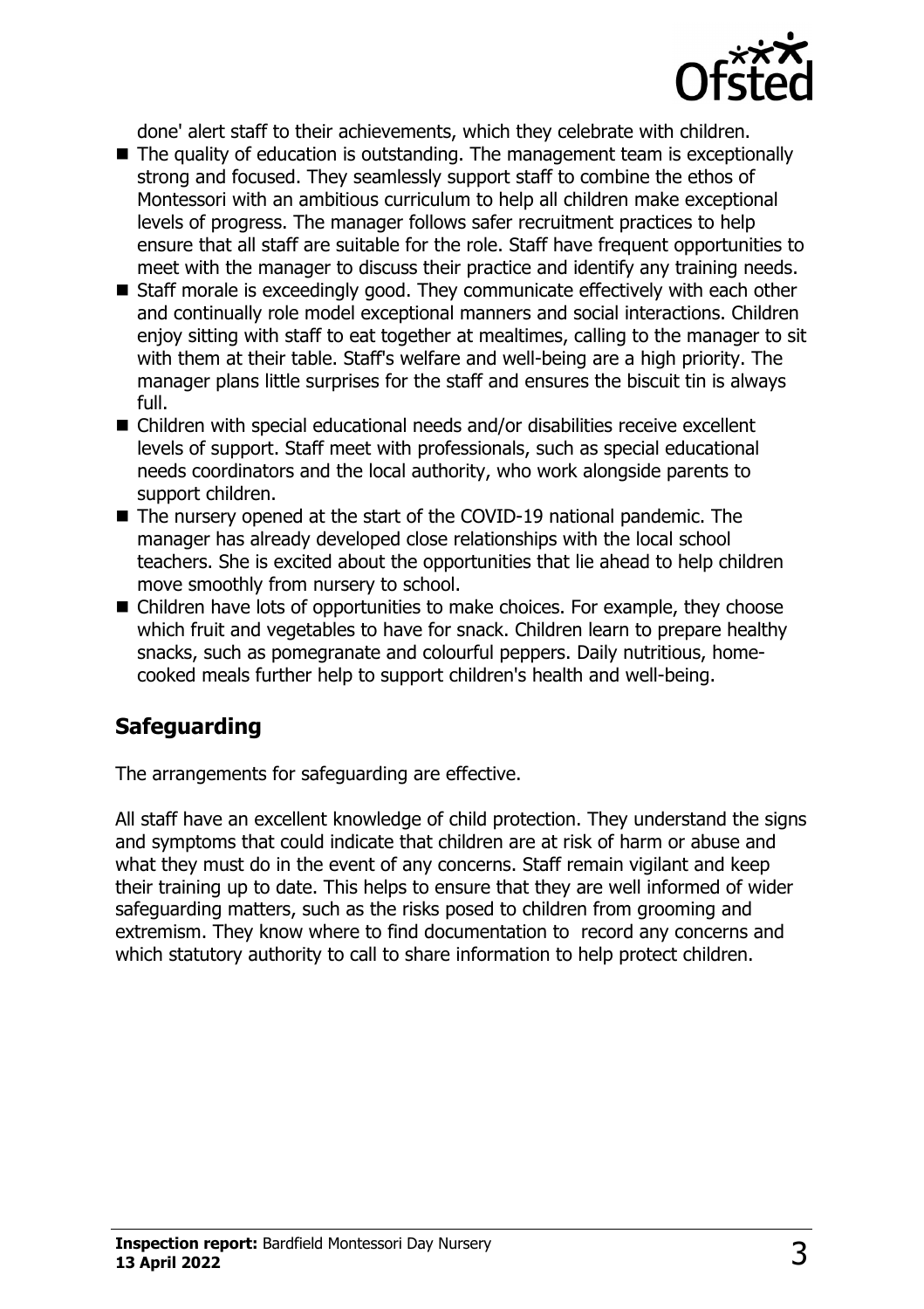

| <b>Setting details</b>                         |                                      |
|------------------------------------------------|--------------------------------------|
| Unique reference number                        | 2615553                              |
| <b>Local authority</b>                         | <b>Essex</b>                         |
| <b>Inspection number</b>                       | 10237170                             |
| <b>Type of provision</b>                       | Childcare on non-domestic premises   |
| <b>Registers</b>                               | Early Years Register                 |
| Day care type                                  | Full day care                        |
| Age range of children at time of<br>inspection | $0$ to $4$                           |
| <b>Total number of places</b>                  | 45                                   |
| Number of children on roll                     | 58                                   |
| Name of registered person                      | Bardfield Montessori Day Nursery Ltd |
| Registered person unique<br>reference number   | 2615552                              |
| <b>Telephone number</b>                        | 07930863221                          |
| Date of previous inspection                    | Not applicable                       |

# **Information about this early years setting**

Bardfield Montessori Day Nursery registered in 2020. The setting operates Monday to Friday for 51 weeks of the year from 7.30am to 6pm. There are 14 members of staff, of whom 10 hold relevant early years qualifications at level 3 and above. One member of staff holds qualified teacher status. The setting provides free early education for children aged two, three and four years old.

# **Information about this inspection**

#### **Inspector**

Sue Buckingham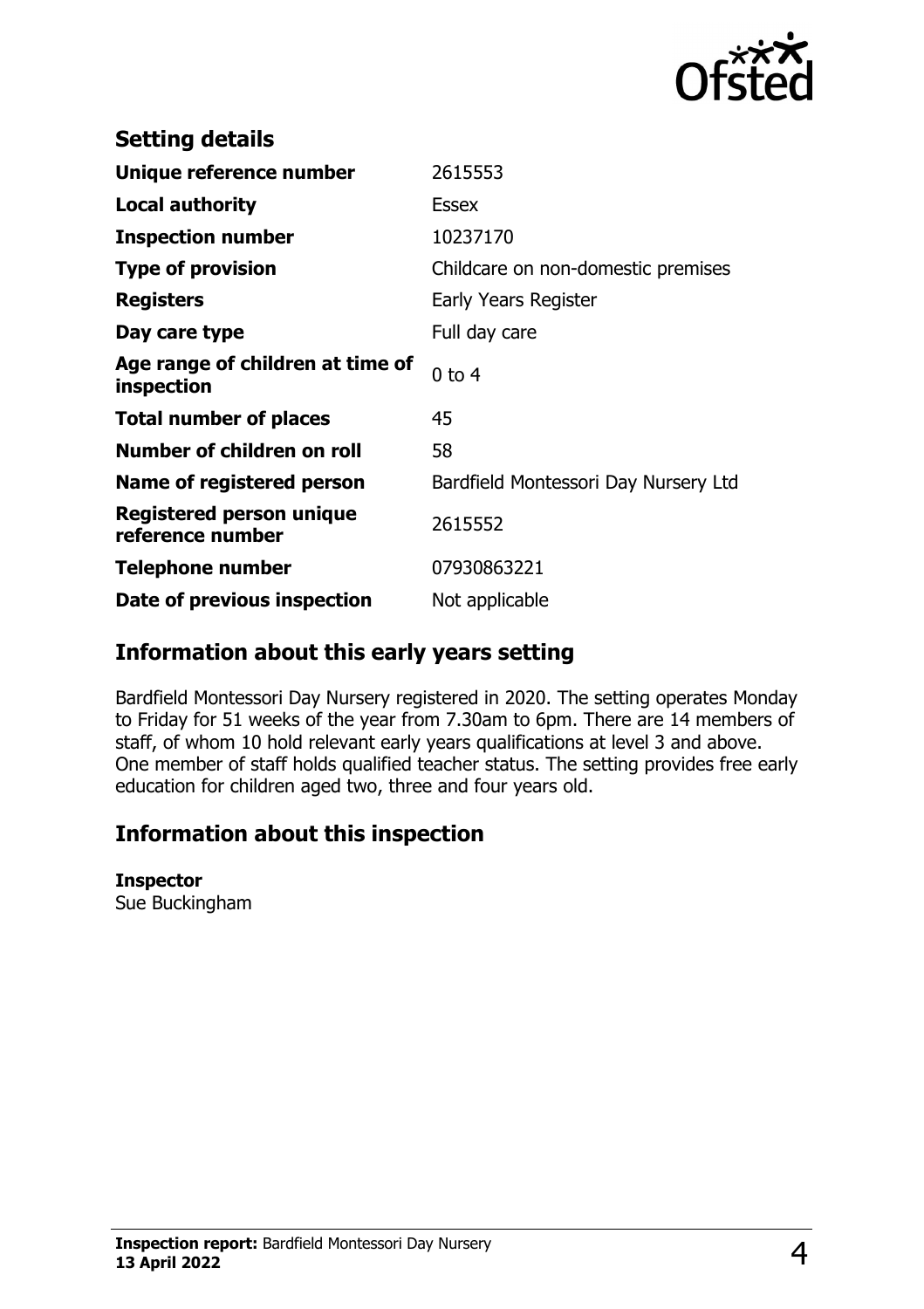

#### **Inspection activities**

- $\blacksquare$  This was the first routine inspection the provider received since the COVID-19 pandemic began. The inspector discussed the impact of the pandemic with the provider and has taken that into account in their evaluation of the provider.
- $\blacksquare$  The inspector viewed all areas of the provision and discussed the safety and suitability of the premises.
- $\blacksquare$  The manager and the inspector completed a learning walk together and discussed their curriculum and what it is that they want their children to learn.
- $\blacksquare$  Children spoke to the inspector during the inspection.
- The inspector observed the quality of education being provided indoors and outdoors, and assessed the impact that this was having on children's learning.
- $\blacksquare$  The manager provided the inspector with written testimonials from parents, which the inspector took into account.
- $\blacksquare$  The manager and the inspector carried out a joint observation together.
- $\blacksquare$  The inspector looked at relevant documentation and evidence of the suitability of staff working in the nursery.

We carried out this inspection under sections 49 and 50 of the Childcare Act 2006 on the quality and standards of provision that is registered on the Early Years Register. The registered person must ensure that this provision complies with the statutory framework for children's learning, development and care, known as the early years foundation stage.

If you are not happy with the inspection or the report, you can [complain to Ofsted](http://www.gov.uk/complain-ofsted-report).